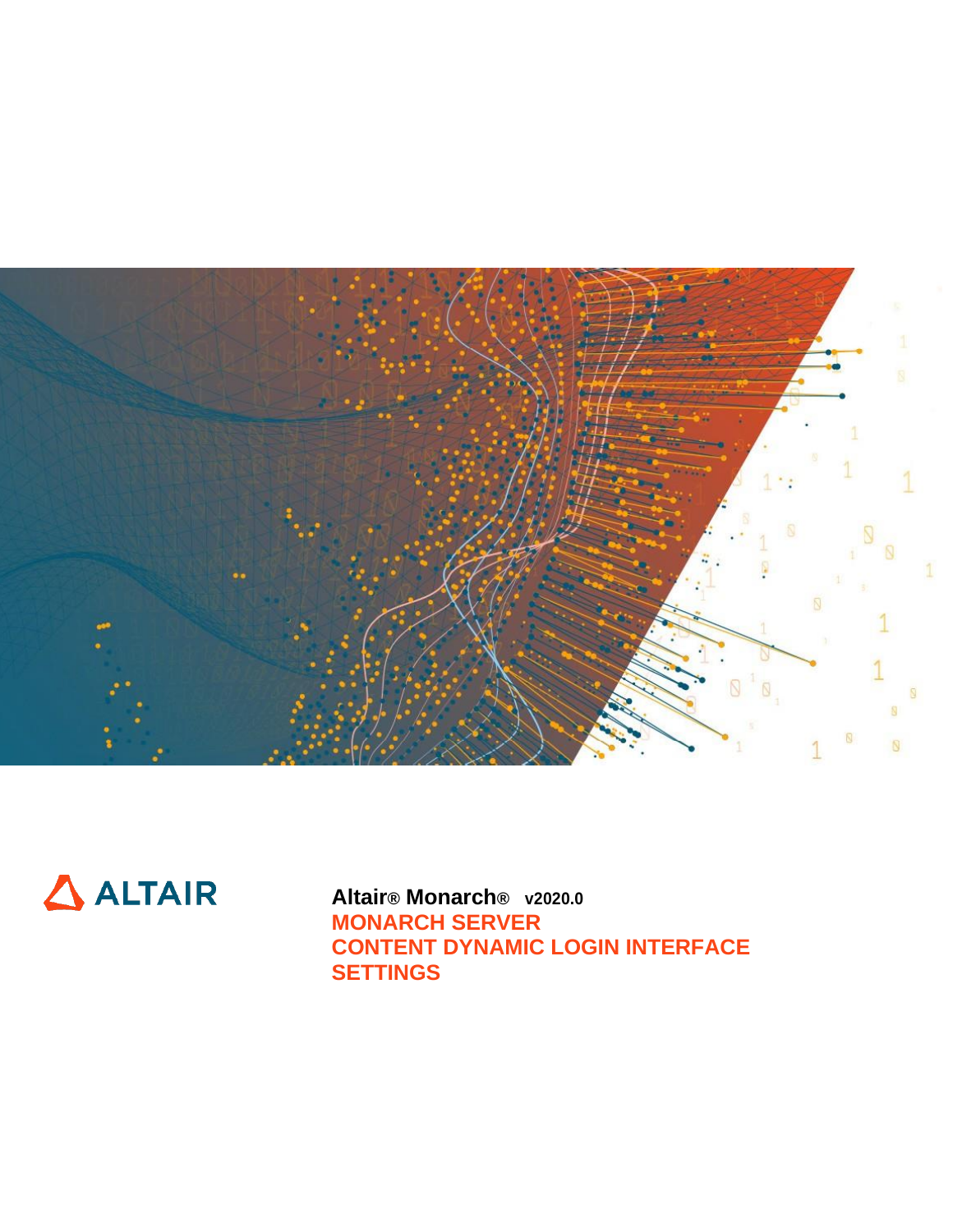## **TABLE OF CONTENTS**

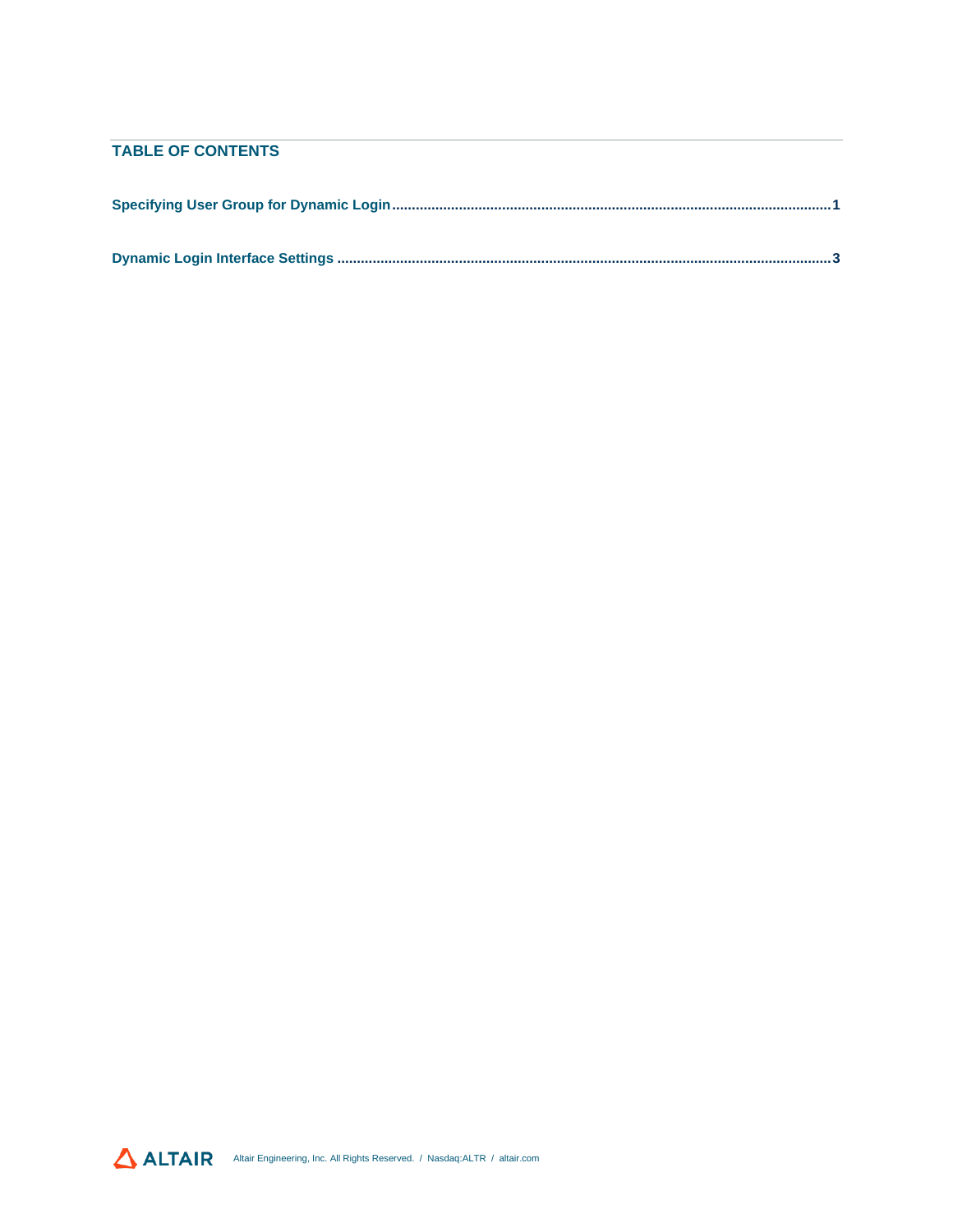# <span id="page-2-0"></span>**SPECIFYING USER GROUP FOR DYNAMIC LOGIN**

When logging in to MS Client via Dynamic Login Test Page, the user should enter the name of the user group in the MS that is entitled to log in. Once the user is logged in, all rights of this user group are assigned to this user.



### **NOTES**

In Monarch Server v2020.0 that is upgraded from previous versions (e.g., v13.2), the virtual folders could still be labeled as "DSClient" (or "DSAdmin"). In this case, use "DSClient" (or "DSAdmin") instead of "MSClient" (or "MSAdmin") to open the Client (or Admin) page.

Server Administrator should create a user group in the MS Admin application and add the newly created group to the list of user groups that are entitled to log in.

**To specify user group for dynamic login**

1. In the **Web.config** file of Admin application, change the value of the **ShowDynamicUserSettings** parameter from "false" to "true" to enable the Dynamic Login Setting page.

The path to the **Web.config** file is C:\inetpub\wwwroot\MSAdmin\Web.config.

The **ShowDynamicUserSettings** parameter is located in the <appSettings> section:

```
<appSettings>
    <add key="ShowDynamicUserSettings" value="true"/>
 …
</appSettings>
```
- 2. Login to the Admin application, create a user group (e.g., Dynamic\_Group), add some rights, and assign any document types to them.
- 3. Open **System Settings > System Preferences > Dynamic Login Settings**, expand the **Groups** for dynamic users section, and assign the newly created user group to the **Selected User Groups list**.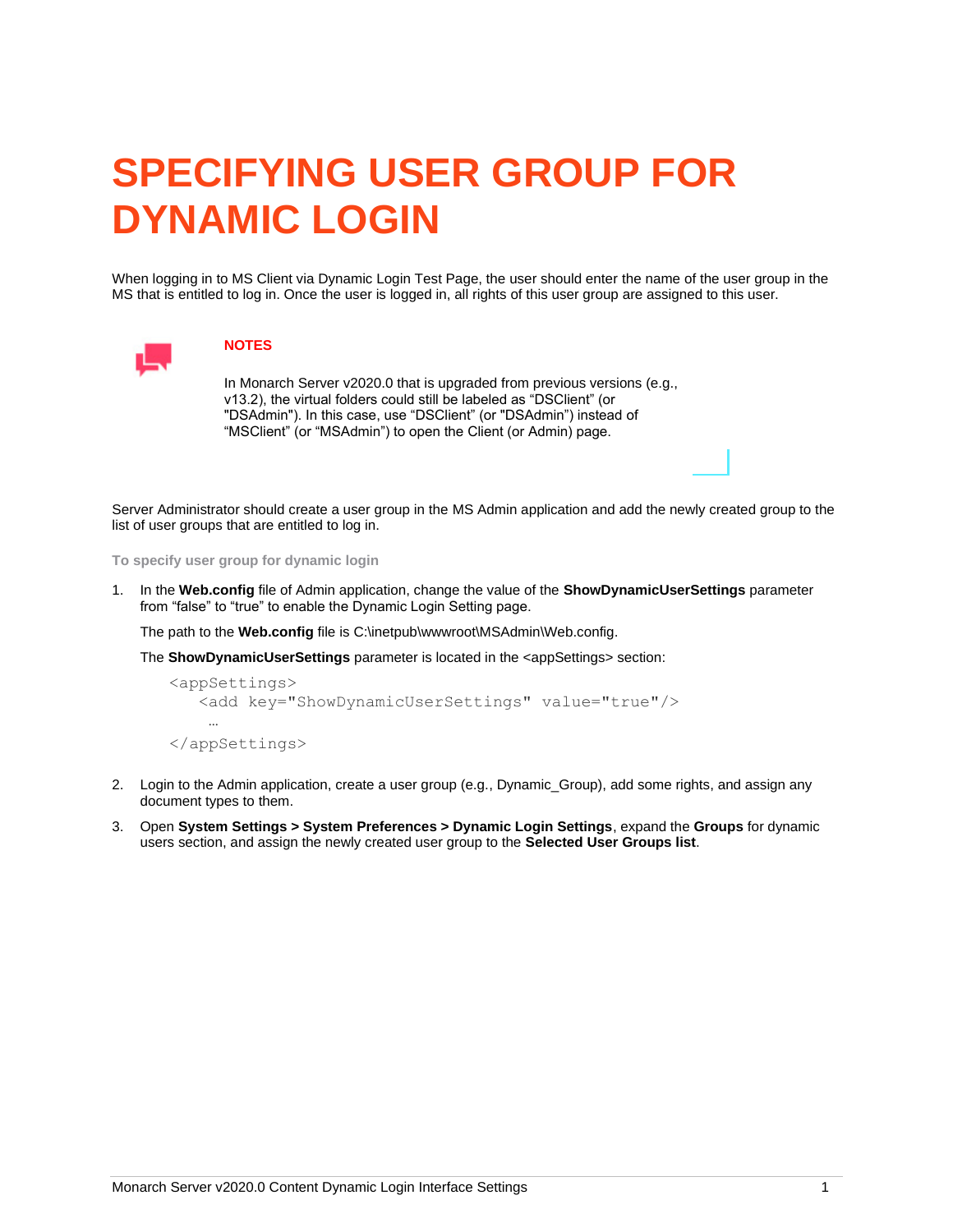| Available User Groups:                            |           | Selected User Groups:                                                                           |
|---------------------------------------------------|-----------|-------------------------------------------------------------------------------------------------|
| D Search                                          |           |                                                                                                 |
| <b>All Users Group</b>                            | $\ddot{}$ | Dynamic_Group                                                                                   |
| Automator User group                              | +         |                                                                                                 |
| Dynamic Group                                     |           |                                                                                                 |
| <b>RMSGroup</b>                                   | $\ddot{}$ |                                                                                                 |
|                                                   |           |                                                                                                 |
|                                                   |           |                                                                                                 |
| IN << Page   1<br>of 1 $\gg$ $\gg$<br>$10 \times$ |           | Add All IN << Page 1<br>of $1 \rightarrow \rightarrow \rightarrow$<br>$10 \times$<br>Remove All |

4. Click the **Save** button.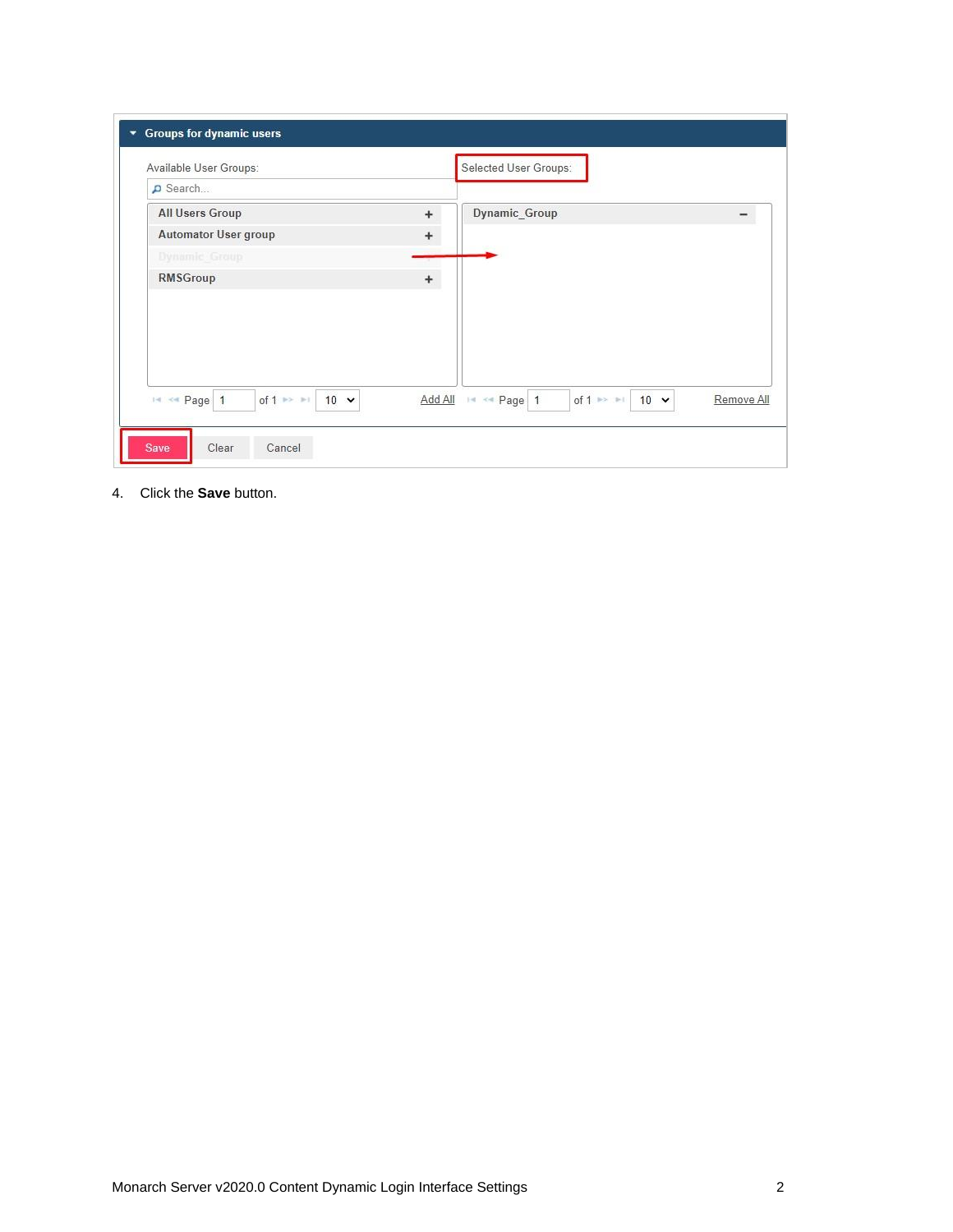## <span id="page-4-0"></span>**DYNAMIC LOGIN INTERFACE SETTINGS**

**To specify dynamic login interface settings**

- 1. Copy the folder with the Dynamic Login web application to the IIS webapps directory (..\inetpub\wwwroot). Run IIS Management Studio and convert the DynamicLogin folder to the web application. Restarting the IIS service after converting is recommended.
- 2. In the **Web.config** file of the Client application, replace the **DYNAMICLOGIN\_ENDSESSION\_URL** parameter's local host and port settings with values that match your local machine settings.

The path to the **Web.config** file is C:\inetpub\wwwroot\MSClient\Web.config.

The **DYNAMICLOGIN\_ENDSESSION\_URL** parameter is located in the <appSettings> section:

```
<appSettings>
    <add key="DYNAMICLOGIN_ENDSESSION_URL" 
value="http://localhost/DynamicLogin/DynamicUserApi/Login"/>
 …
```

```
</appSettings>
```
- 3. After editing the web.config file, restart the IIS service.
- 4. Open the DynamicLogin application in the browser window (e.g., http://localhost/DynamicLogin/DynamicUserApi/Login).

The Dynamic Login to Monarch form should be opened:

| <b>Dynamic login</b>                                         |                                                                                                                                                                              |
|--------------------------------------------------------------|------------------------------------------------------------------------------------------------------------------------------------------------------------------------------|
| • Fill necessary fields<br>• Click "Login To Monarch" Button |                                                                                                                                                                              |
| Monarch URL (Required):<br>User Name (Required):             | http://MONARCHSERVER/MSClient/api/dynamicLogin                                                                                                                               |
| User Full Name (Optional):                                   | If not provided, User Name will be used for<br>display.                                                                                                                      |
| User Group Names (Comma<br>delimited - Required):            | e.g. Company1, Views, 02, 03, 05, 08                                                                                                                                         |
| Redirect Page (Optional*):                                   | $\odot$ Main<br>Document Search<br>O Report Search                                                                                                                           |
| Document Type Id<br>(Optional):                              | Default/focused Document Type in Document or Report Search                                                                                                                   |
| Document Date (Optional)                                     | Is Latest: $\Box$ (Note: Is latest overrides date range)<br>From:<br>To:<br>M<br>Send IsLatest parameter. (Note: Do not send Islatest Parameter to apply Default Date Range) |
| Security Keywords<br>(Optional**):                           | Add                                                                                                                                                                          |
| Login to Monarch                                             | Show POST preview □                                                                                                                                                          |
| Home page                                                    | * To use user's selected preference for landing page, select Main.<br>** Security Keywords can be assigned in an assigned Group or specified via in login parameters.        |

- 5. The following fields should be filled manually:
	- Required:
		- **Monarch URL** Enter the Monarch Server Content Client Dynamic Login URL.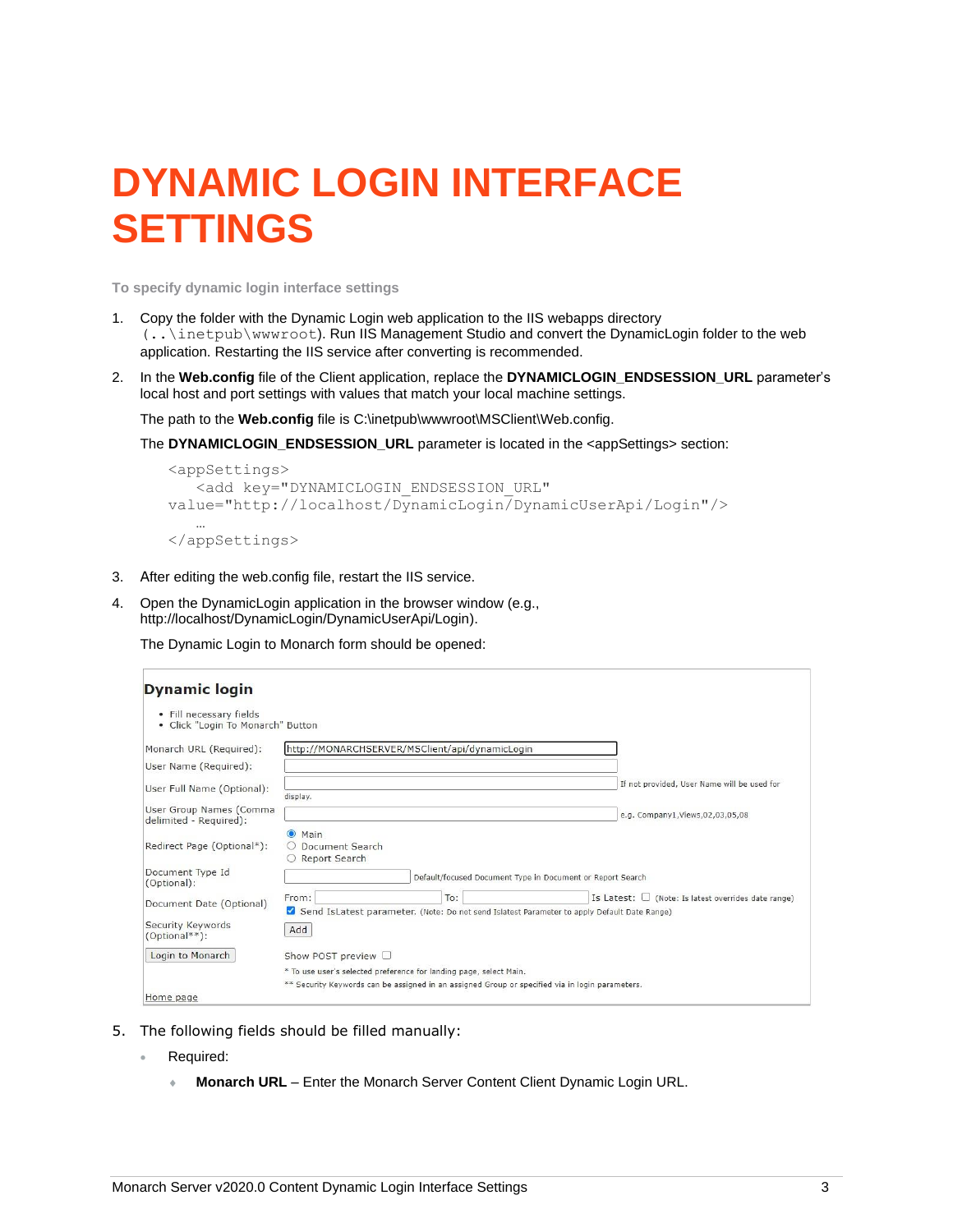- **User Name** Enter any value to be used for dynamic user creation in the dynamic login user group (Dynamic\_Group).
- **User Group Name** Enter the names of the Groups of which the User will be a member. Separate user group names with a comma (**,**).
- **Redirect Page** Select the page on which the User will be redirected after successful login if the User Group has the corresponding rights; otherwise, the My Home page opens.
- Optional:
	- **User Full Name** Enter some value for the full name of the dynamic user.
	- **Document Type Id** Enter the ID value of some existing document types (for which the User Group has rights).
	- **Document Date** Enter some correct date range, or select "Is Latest" checkbox.
	- **Security Keywords** Click the "Add" button to add the new Security Keyword -> enter the name of some index field and the value of this field.
- 6. **Show POST preview**  Select the checkbox to display the POST request with specified login settings.

| <b>Dynamic login</b>                                            |                                                                                                                                                                                                  |                                                                                                 |                                                      |  |  |  |
|-----------------------------------------------------------------|--------------------------------------------------------------------------------------------------------------------------------------------------------------------------------------------------|-------------------------------------------------------------------------------------------------|------------------------------------------------------|--|--|--|
| · Fill necessary fields<br>Click "Login To Monarch" Button<br>٠ |                                                                                                                                                                                                  |                                                                                                 |                                                      |  |  |  |
| Monarch URL (Required):                                         |                                                                                                                                                                                                  | http://MONARCHSERVER/MSClient/api/dynamicLogin                                                  |                                                      |  |  |  |
| User Name (Required):                                           | Dynamic User                                                                                                                                                                                     |                                                                                                 |                                                      |  |  |  |
| User Full Name (Optional):                                      | Dynamic User Full Name                                                                                                                                                                           |                                                                                                 | If not provided, User Name will be used for display. |  |  |  |
| User Group Names (Comma<br>delimited - Required):               | Dynamic_Group                                                                                                                                                                                    |                                                                                                 | e.g. Company1, Views, 02, 03, 05, 08                 |  |  |  |
| Redirect Page (Optional*):                                      | O Main<br>Document Search<br>O Report Search                                                                                                                                                     |                                                                                                 |                                                      |  |  |  |
| Document Type Id (Optional): 100                                | Default/focused Document Type in Document or Report Search                                                                                                                                       |                                                                                                 |                                                      |  |  |  |
| Document Date (Optional)                                        | From: 08/01/2020<br>To: 08/14/2020<br>(Note: Is latest overrides date range)<br>Is Latest: $\Box$<br>Send IsLatest parameter. (Note: Do not send Islatest Parameter to apply Default Date Range) |                                                                                                 |                                                      |  |  |  |
| Security Keywords<br>(Optional**):                              | Add                                                                                                                                                                                              |                                                                                                 |                                                      |  |  |  |
|                                                                 | Name Account Number                                                                                                                                                                              | Value 11111                                                                                     | Remove                                               |  |  |  |
| Login to Monarch                                                | Show POST preview $\Box$                                                                                                                                                                         |                                                                                                 |                                                      |  |  |  |
|                                                                 | * To use user's selected preference for landing page, select Main.                                                                                                                               |                                                                                                 |                                                      |  |  |  |
|                                                                 |                                                                                                                                                                                                  | ** Security Keywords can be assigned in an assigned Group or specified via in login parameters. |                                                      |  |  |  |
| Home page                                                       |                                                                                                                                                                                                  |                                                                                                 |                                                      |  |  |  |

7. Click **Login to Monarch** button.

After performing these steps, you should be logged in to the MS Content Client application automatically with a Dynamic Login User Group, and the corresponding Security Keywords should be applied.